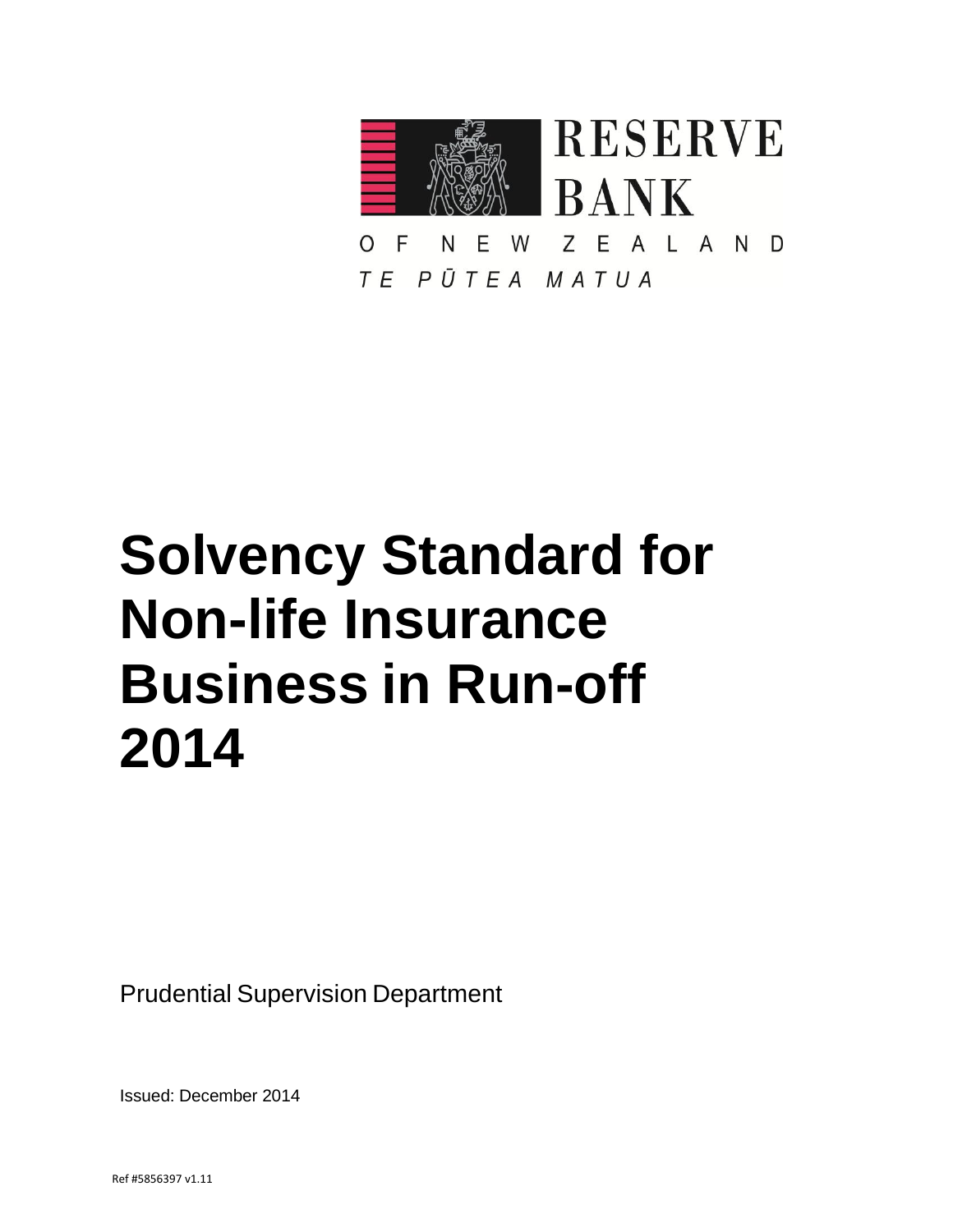# **1. Introduction**

# **1.1. Authority**

1. This **solvency standard** is made under section 55 of the Insurance (Prudential Supervision) Act 2010 (the Act).

# **1.2. Previous Versions**

2. A previous version of this **solvency standard** was issued in April 2012. This **solvency standard** was last consulted on in 2014.

# **1.3. Commencement**

3. This **solvency standard** comes into force on 1 January 2015.

# **1.4. Application**

- 4. This **solvency standard** applies (in accordance with this Section) to every **licensed insurer** that carries on non-life insurance business in New Zealand, but only if:
	- (a) the **licensed insurer's** entire portfolio comprises non-life insurance; and
	- (b) the **licensed insurer's** entire business is in run-off; and
	- (c) the **licensed insurer** is required by a **condition** of **licence** to maintain a Solvency Margin in accordance with this **solvency standard**.
- 5. An **overseas insurer** is not required to comply with this **solvency standard** or a part of this **solvency standard** to the extent it has been granted an exemption under section 59(1) of the Act.

## **1.5. Requirements**

- 6. This **solvency standard** incorporates the Solvency Standard for Non-life Insurance Business 2014 and all subsequent amendments to that **solvency standard**.
- 7. A **licensed insurer** to which this **solvency standard** applies must comply with the Solvency Standard for Non-life Insurance Business 2014, subject to the following modifications.
- 8. Paragraphs 1 to 8 of the Solvency Standard for Non-life Insurance Business 2014 are replaced with paragraphs 1 to 5 of this **solvency standard**.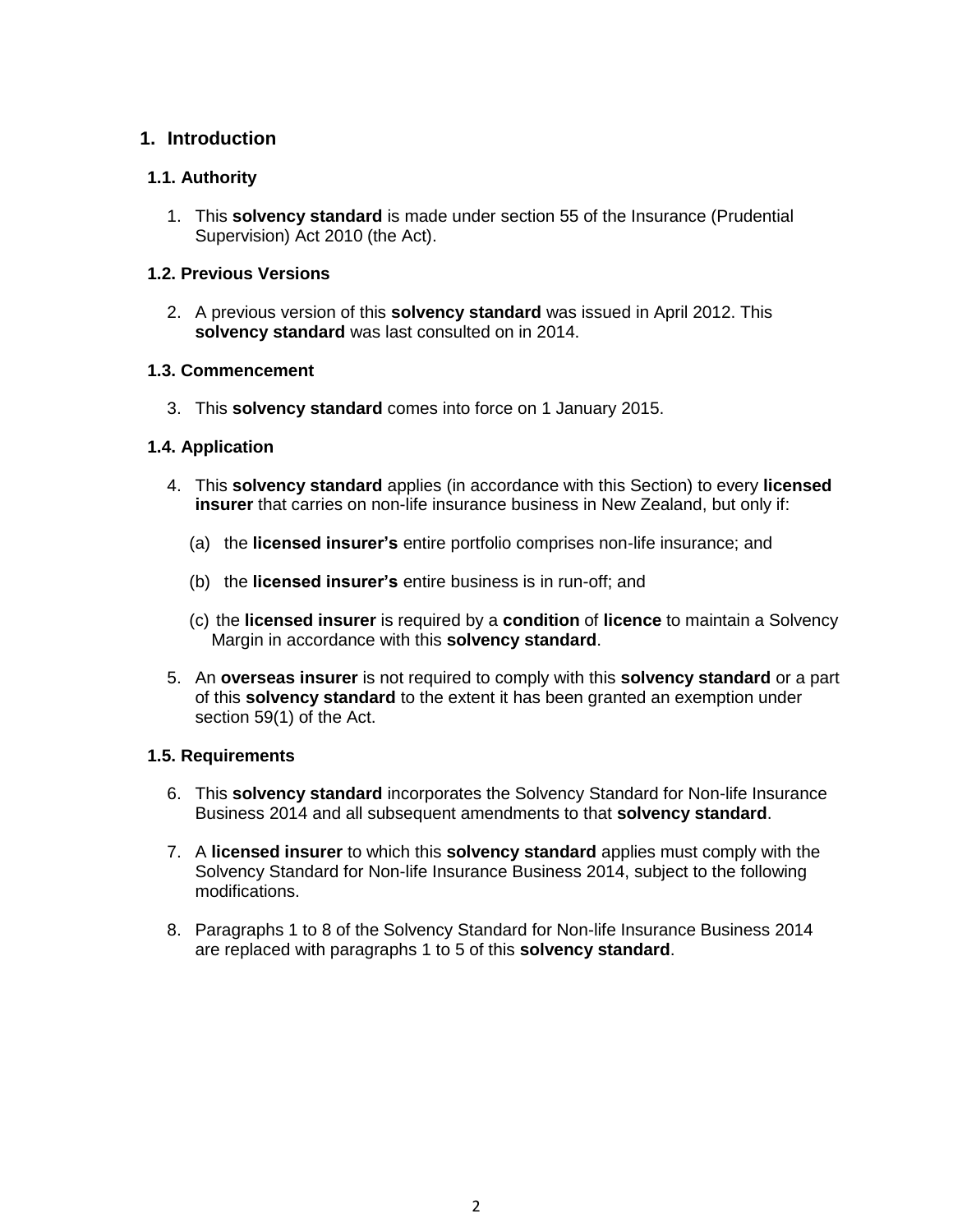9. In Section 3.1, Table 1 – Insurance Risk Capital Factors (which follows paragraph 35) is replaced with the following table:

| <b>Class of Insurance</b><br><b>Business</b> | <b>Underwriting Risk</b><br><b>Capital Factor</b> | <b>Run-off Risk Capital</b><br><b>Factor</b> |
|----------------------------------------------|---------------------------------------------------|----------------------------------------------|
| Domestic property                            | 14%                                               | 36%                                          |
| Private motor                                | 14%                                               | 36%                                          |
| Commercial property                          | 16%                                               | 44%                                          |
| Commercial motor                             | 14%                                               | 36%                                          |
| Liability classes                            | 22%                                               | 60%                                          |
| Marine                                       | 16%                                               | 44%                                          |
| <b>Health and Personal</b>                   | 16%                                               | 44%                                          |
| Accident                                     |                                                   |                                              |
| Travel                                       | 14%                                               | 36%                                          |
| Other                                        | 16%                                               | 44%                                          |

10. In the definition of Premium Liabilities (paragraph 21), paragraphs 30(a), 37, 39, 40, 86(c), 92(a), 117 (b) the value "75%" (being the required risk margin for the probability of sufficiency is replaced with "90%" in every case.

# **Standard Ends**